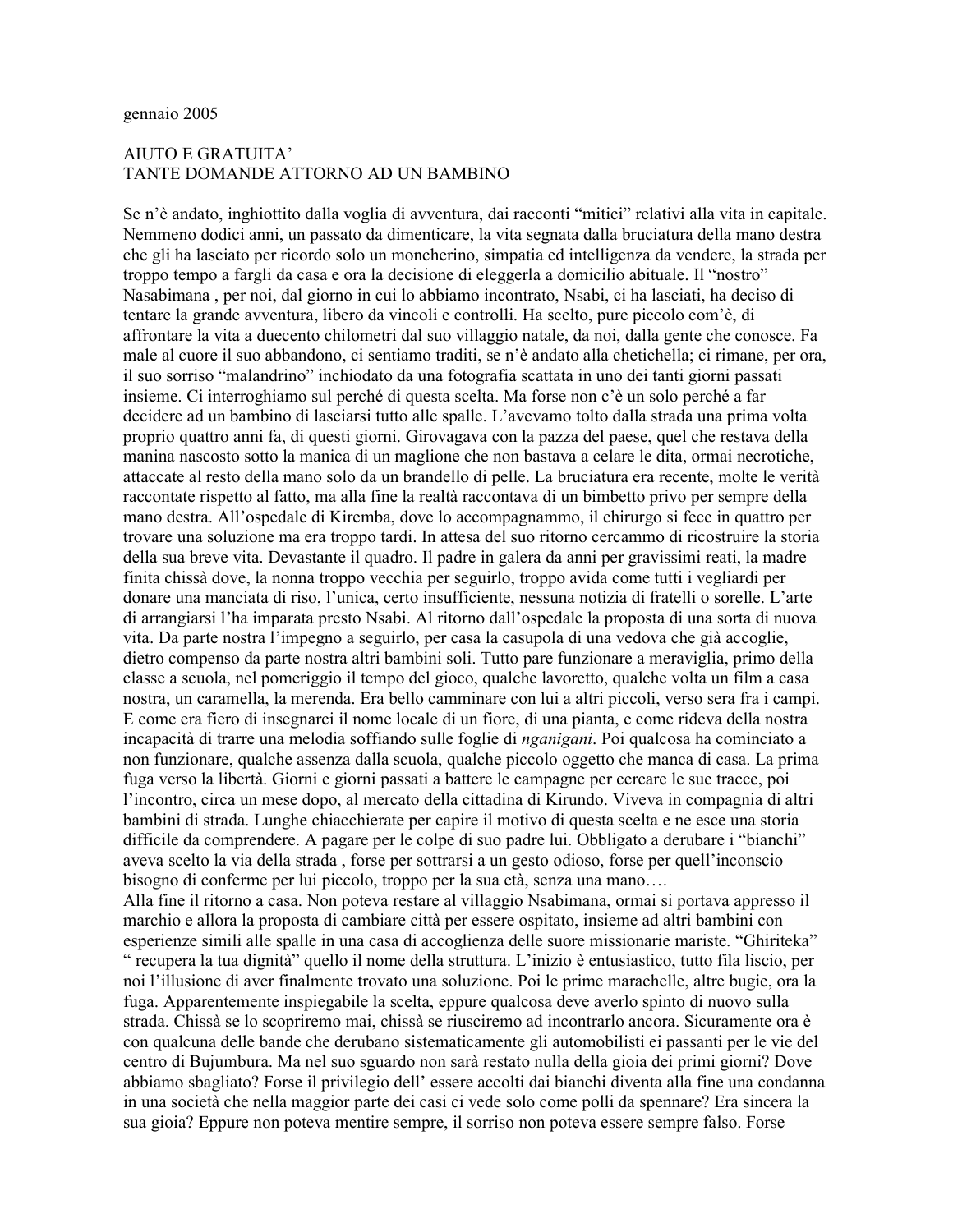siamo che vogliamo imporre modelli non imponibili? Forse lui è solo diverso dagli altri? Che fine hai fatto Nsabi? Undici anni sono sufficienti per la strada, ma in fondo al tuo cuore è questo quello che vuoi? Denaro facile, una vita sbandata, droga per dimenticare? Eppure un giorno senza che ti chiedessimo nulla ci hai regalato una bellissima pietra di quarzo, non introvabile sulle montagne. Avresti potuto venderla. Forse anche tu sei una vittima di questa società emarginata che è in grado di emarginare chi come te è senza padre, madre, chi come te ha conosciuto troppo piccolo la brutalità della vita. O forse, a modo tuo, sei un leader, che noi abbiamo pensato di inquadrare in una vita che non può essere tua. Sorridi "malandrino" nella foto, vorremmo incontrarti, niente processi, solo sapere se questa tua scelta è per la vita.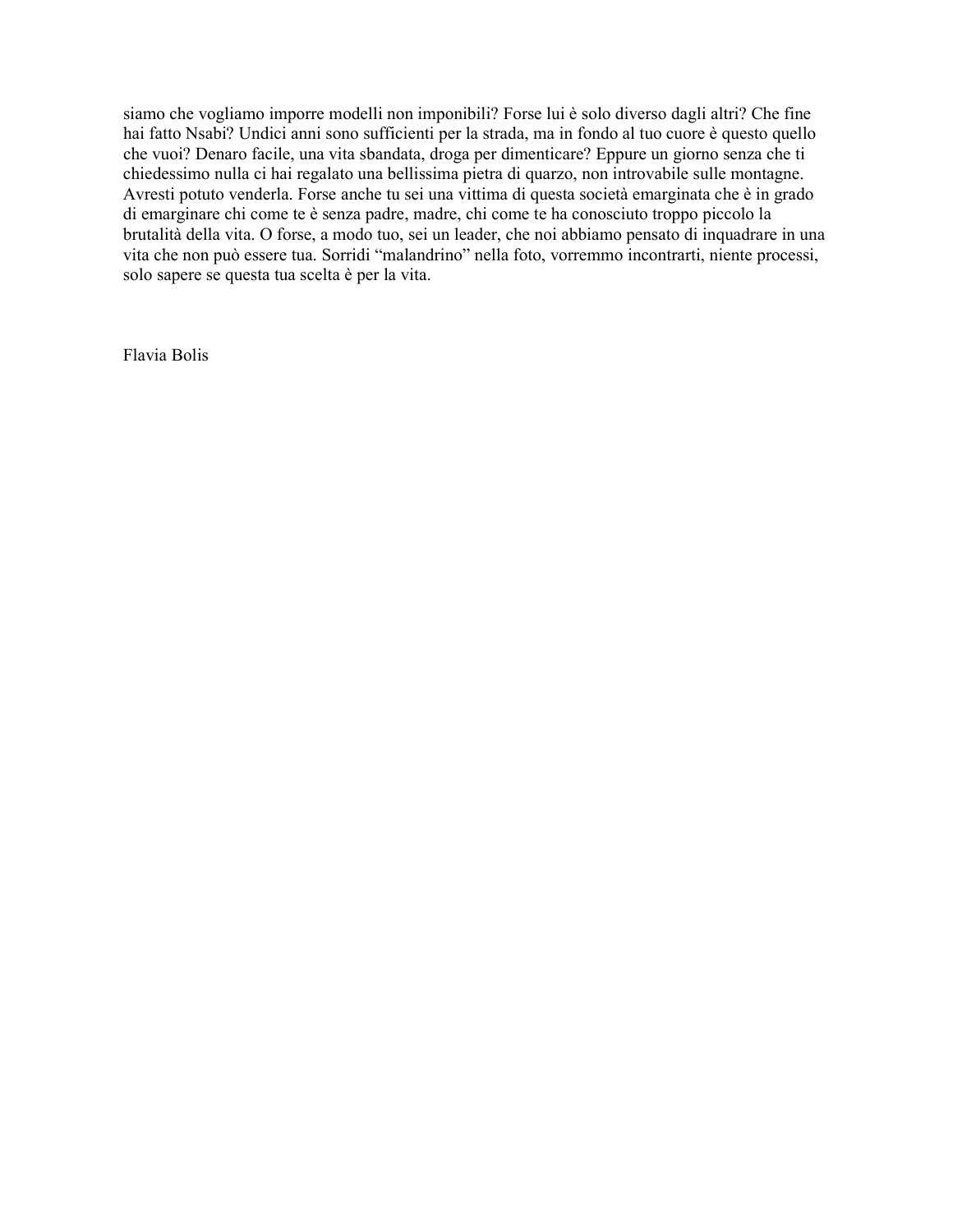#### febbraio 2005

## GLI AIUTI UMANITARI FINISCONO AL MERCATO E NEL NORD DEL BURUNDI SI MUORE PER FAME

Piove. Ogni giorno per qualche ora. Troppo, troppo per i fagioli e troppo anche per il riso che comincia a crescere rigoglioso nei *marais*. Piove quasi ininterrottamente da ottobre. La stagione della piccola secca compresa fra dicembre e gennaio, che avrebbe consentito alle sementi di rinforzarsi e germogliare è completamente saltata. E con la pioggia se ne va la speranza di un raccolto decente che consenta di arrivare fino a giugno – luglio quando il ricavato della vendita del caffè potrà portare in casa qualche soldino in più. Il tuono annuncia l'arrivo di nuova pioggia, del resto il cielo era imbronciato fin dal mattino. Dieci minuti e si scatena il finimondo, le saette si scaricano sul filo di terra della linea elettrica che ci passa praticamente davanti al naso e gli scrosci sono di tale violenza da far traboccare nel volgere di un attimo i canali di scolo che circondano la casa. Il vento fa tremare pericolosamente la copertura di lamiera ondulata del tetto. Mezz' ora, un'ora e poi tutto finisce. A terra rimangono i segni del temporale, foglie e rami sparsi in ogni dove e profondi solchi attraversando la strada sterrata fuori casa. L'acqua nonostante la predisposizione di griglie e canali ha trovato ancora una volta una strada diversa. Bisognerà scavare altre vie di scolo. Dalle capanne sbucano bimbi e adulti che anche questa sera dovranno fare i conti che vestiti e legna bagnata, con l'umidità del pavimento di terra battuta e dei muri di fango della propria abitazione, ma soprattutto con l'odore di marcio delle coltivazioni attorno all'abitazione. Marciscono i fagioli che non riescono a germogliare, marciscono le erbe commestibili, estremo rimedio ad una fame atavica. E ricominciano tossi e bronchiti, vecchie reumatismi che parevano avere dato tregua si rifanno sentire, le zanzare proliferano in una sequenza impressionante. Aumentano i casi di malaria, le affezioni polmonari e scarseggia il cibo. L'euforia per l'abbondante raccolto di caffè dello scorso anno è solo un ricordo. Il futuro sarà grigio se non nero per molte famiglie. Nei comuni più a nord della nostra provincia invece, la pioggia si fa desiderare e il terreno già povero di suo non da frutto esattamente per le ragioni contrarie che assillano la nostra gente. Anche lassù è fame. Impressionante l'elenco dei comuni interessati al problema che ci pone un'altra volta di fronte ad una realtà cui nel mondo del nord pare difficile credere. Si muore per fame. I casi finora accertati sono centinaia ma quello che fa preoccupare è il fatto che questi sono il primo segnale di un'altra tragedia. Una tragedia tutta africana, tutta burundese, tutta circoscritta alla provincia di Kirundo che ancora una volta si consumerà nell'indifferenza del mondo. Certo il programma Alimentare Mondiale sta intervenendo ma come al solito il sistema di controllo della distribuzione di aiuti fa acqua. Sul mercato si riversano i prodotti destinati gratuitamente alla popolazione. E ancora una volta la stessa affermazione: solo il 30% degli aiuti raggiunge effettivamente chi è nel bisogno. Siamo alle solite saranno in molti a dire. Ed è vero. E in sequenza parte il normale *chaier de doleance*. Inutile mettere nero su bianco l'opinione comune. Ma poi bisogna fare i conti con quel vecchio, che poi tanto vecchio non deve essere, piegato in due, le gambe che ricalcano perfettamente la linea delle scheletro, i capelli tendenti al rossiccio e poco ricci, segno inequivocabile di malnutrizione, che da due giorni staziona appena fuori il cancello della casa delle suore di madre Teresa di Calcutta a Kirundo. Lui non ha ricevuto nulla e nessuno farà nulla per lui se non queste donne di misericordia. La fila si allunga ogni giorno. Donne e bambini che chiedono solo cibo. Gli abiti sono laceri, i piedi come sempre nudi troppo gonfi. C'è bisogno di cibo e poi ci sarà bisogno di farmaci. Le malattie sono proprio dietro l'angolo e purtroppo che non morirà per fame, sarà destinato a morire, di qui a qualche mese, per le conseguenze della fame patita. Un altra emergenza, silenziosa, che nasce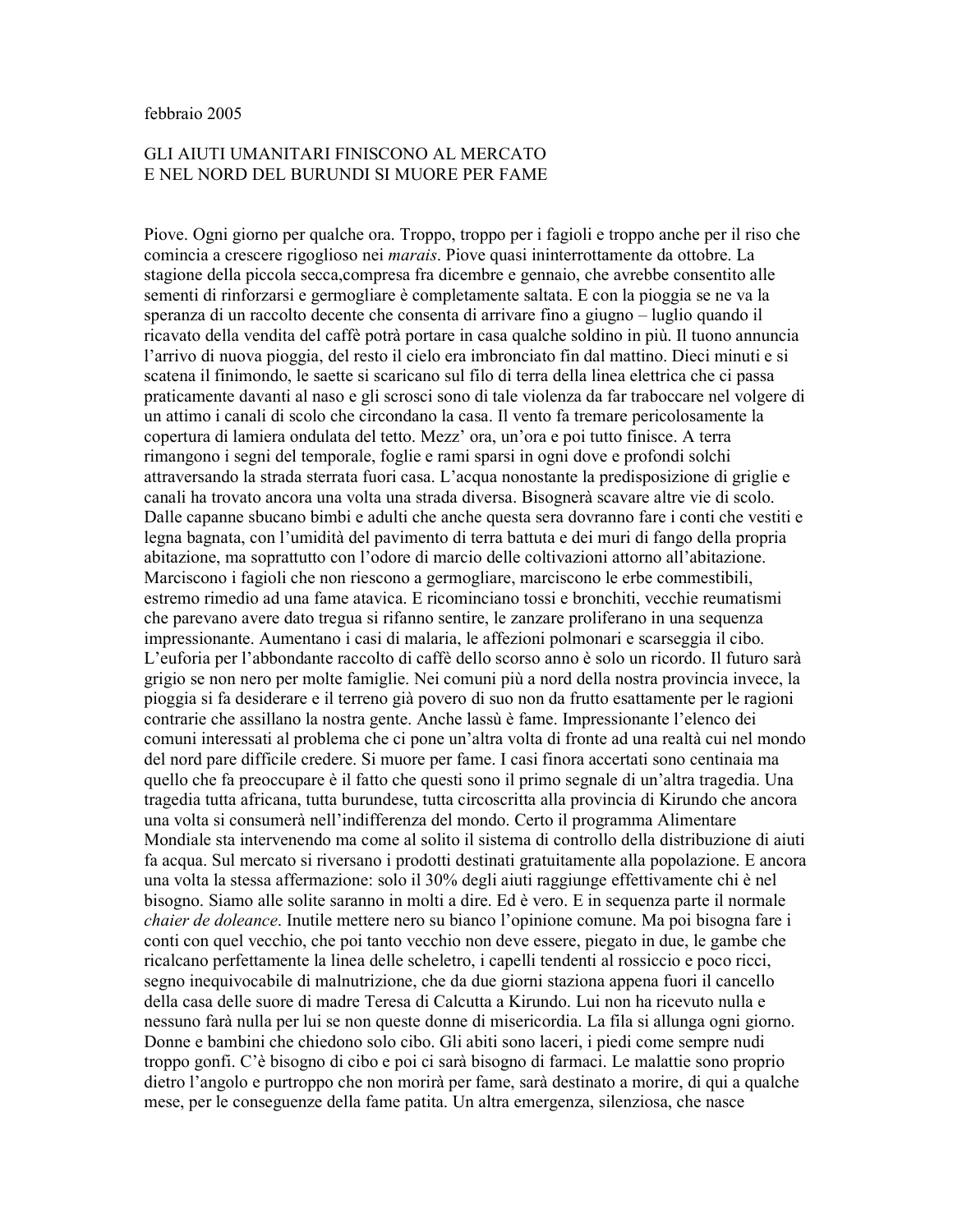apparentemente dal nulla. Ma fino a quando questi uomini e queste donne saranno costretti a vivere nella precarietà, a dipendere quasi esclusivamente dalle bizzarrie meteorologiche che paiono accompagnare il nuovo millennio. Fino a quando potranno andare avanti senza un sistema di rete, di sviluppo agricolo che consenta loro di far fronte alle situazioni sfavorevoli. Basterebbe riuscire a dare possibilità di stoccare le piccole eccedenze, sviluppare le politiche di fertilizzazione del terreno, dare nuove opportunità di coltivazione.

Eppure siamo nell'era globale, politiche agricole già collaudate in altre parti del mondo potrebbero essere la salvezza per centinaia di migliaia di persone. Eppure a soli duecento chilometri di distanza, in capitale, nessuno pare avere sentore del dramma che si sta consumando sulle colline del nord. Già ma troppo spesso di quel che accade sulla colline interessa a pochi, troppo pochi.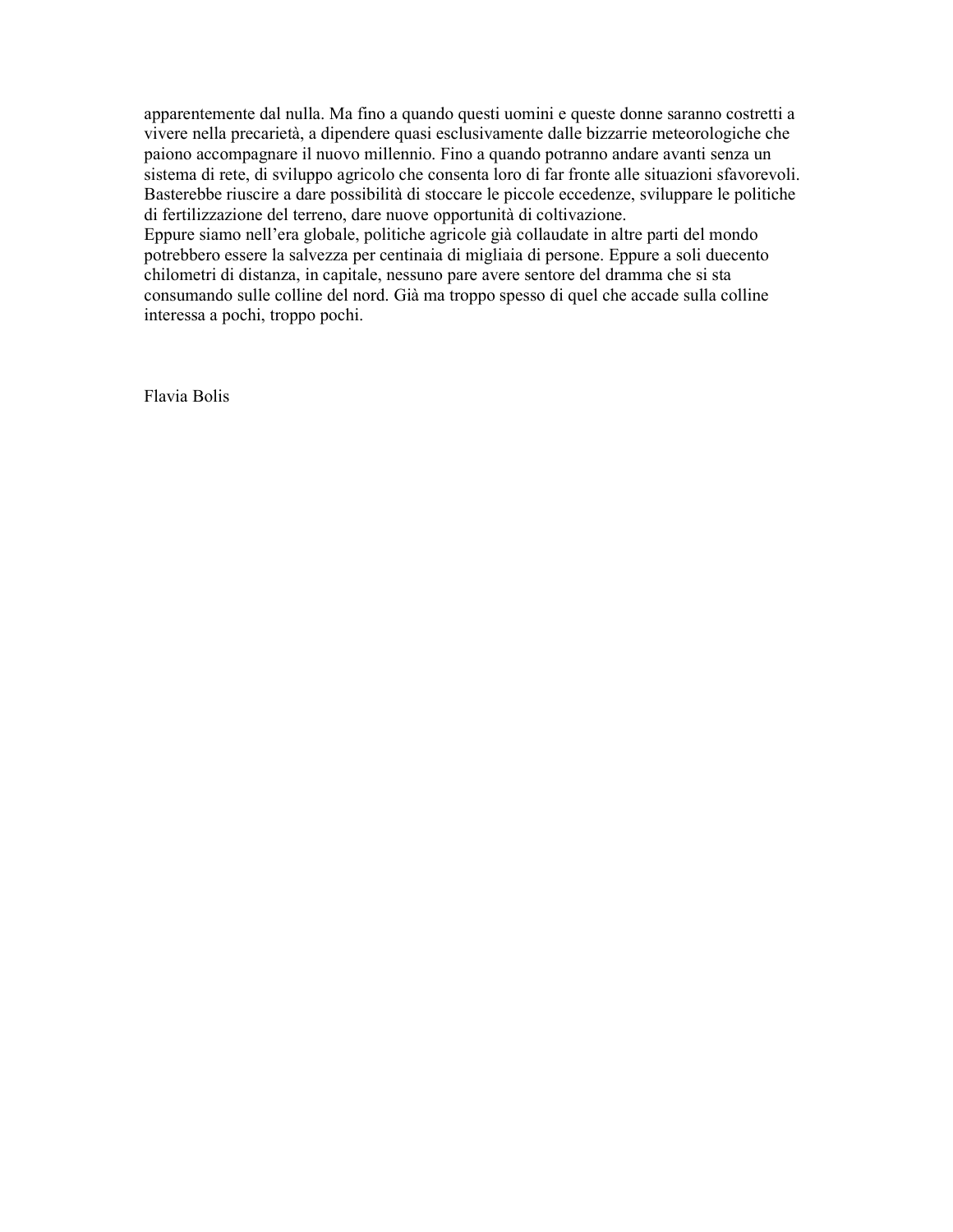## E' UN GIORNO DI FESTA NELLA GIOIA SEMPLICE DELL'INCONTRO

Il gesto è di quelli che ti rimescolano l'anima. Stupirebbe certo i cristiani del nord del mondo, potrebbe essere giudicato al limite (e oltre) della decenza, soprattutto in una chiesa. E' domenica e come accade spesso le parole del parroco, incomprensibili perché manca corrente e il microfono non funziona ma soprattutto perché la dimestichezza con la lingua locale è ancora una meta lontana, suonano distanti. Mi concentro sull'umanità che frequenta la messa. Mille persone e forse più, tutte insieme in un caleidoscopio di colori, i bimbi che strillano, scorazzano, sgambettano, gattonano su e giù per l'unica navata. Ma è la mamma con il suo piccolino davanti a me a catturare la mia attenzione. Se le tiene sulla schiena, come d'abitudine, poi a seguito delle sue vibrate proteste lo scioglie dal panno che lo sostiene. Non è così piccolo come sembra il figlioletto. Strilla, forse vorrebbe anche lui gattonare fra le panche. Come accade centinaia di volte è il seno della mamma a calmare il bambino. Si aggrappa alla mamma e trae conforto da quel contatto prolungato, poi, forse sazio, nella sua innocenza porge alla mamma il suo stesso seno invitandola a prenderne. Condivisione totale, anche del cibo, un gesto forse casuale, si potrebbe pensare, eppure c'è qualcosa in quel "dono", nella tenerezza delle sguardo del bimbo che mi rimescola, mi sconvolge, mi riempie di gioia. E' un'emozione breve, quasi il battere di ciglia, e poi tutto ritorna come prima. Mi fa riflettere questo gesto e allora, addio attenzione alla liturgia. Mi fa riflettere sull'amore questo gesto. Su ciò che lega gli uomini gli uni agli altri. Ci affanniamo a cercare le parole più adatte per definire relazioni, sentimenti, affetti ma sono i gesti semplici ad esprimerli pienamente. Manchiamo di gesti, alcune volte, noi, uomini e donne del nord del mondo. Figli di un processo di "distillazione" secolare, che ci ha portati direttamente all'epoca contemporanea siamo ingessati dallo stesso linguaggio che esalta e limita al tempo stesso la nostra azione. Qui è tutto più semplice, non semplicissimo, certo. Sarebbe banale ridurre la storia e la cultura di questo popolo ad un esclusivo rapporto di causa – effetto. E' complessa la storia burundese, è complessa la struttura della società, ma è la spontaneità di alcuni gesti, nel bene e nel male, a farmi capire che qui, proprio qui, sta il senso dello stare insieme. Riflessioni fumose mi accompagnano questa domenica. E già siamo alla comunione, alla gioia del canto e della danza che esprime la voglia dello stare insieme del vibrare tutt'uno con l'universo. Le voci si alzano alte e gradevoli, le mani simulano il volo delle gru coronate quasi ad accompagnare in alto, sempre più in alto il senso della condivisione del pane e del vino, del corpo e del sangue. E' il senso della festa che noi abbiamo forse perduto ad esaltare questo momento, festa cristiana, rituale, catartica, festa di liberazione dalle tribolazioni quotidiane. E' festa e lo si vede anche negli stradinari colori dei vestiti tradizionali indossati con estrema dignità dalle donne, nell'abbigliamento di uomini e bambini. Non ci sarà altro oltre la messa, molto probabilmente, niente che assomigli alla nostra domenica. Solo il quieto chiacchierare al riparo dei raggi del solo cocente, a far trascorrere le ore del pomeriggio. E' un giorno di festa oggi, anche per le donne che abbandonano la zappa per qualche ora di riposo. E' festa nella gioia semplice dell'essersi incontrati, salutati, dell'avere condiviso l'incontro con Gesù. Forse domani le cose cambieranno; non piove e i fagioli si bruciano nei campi, il riso è striminzito, il caffè sta maturando male. Forse non sarà una buona annata e poi c'è la situazione ancora precaria nel paese, la difficoltà del mandare i figli a scuola, del reperire denaro per i bisogni più elementari. Ma oggi è festa ed è la serenità a trionfare.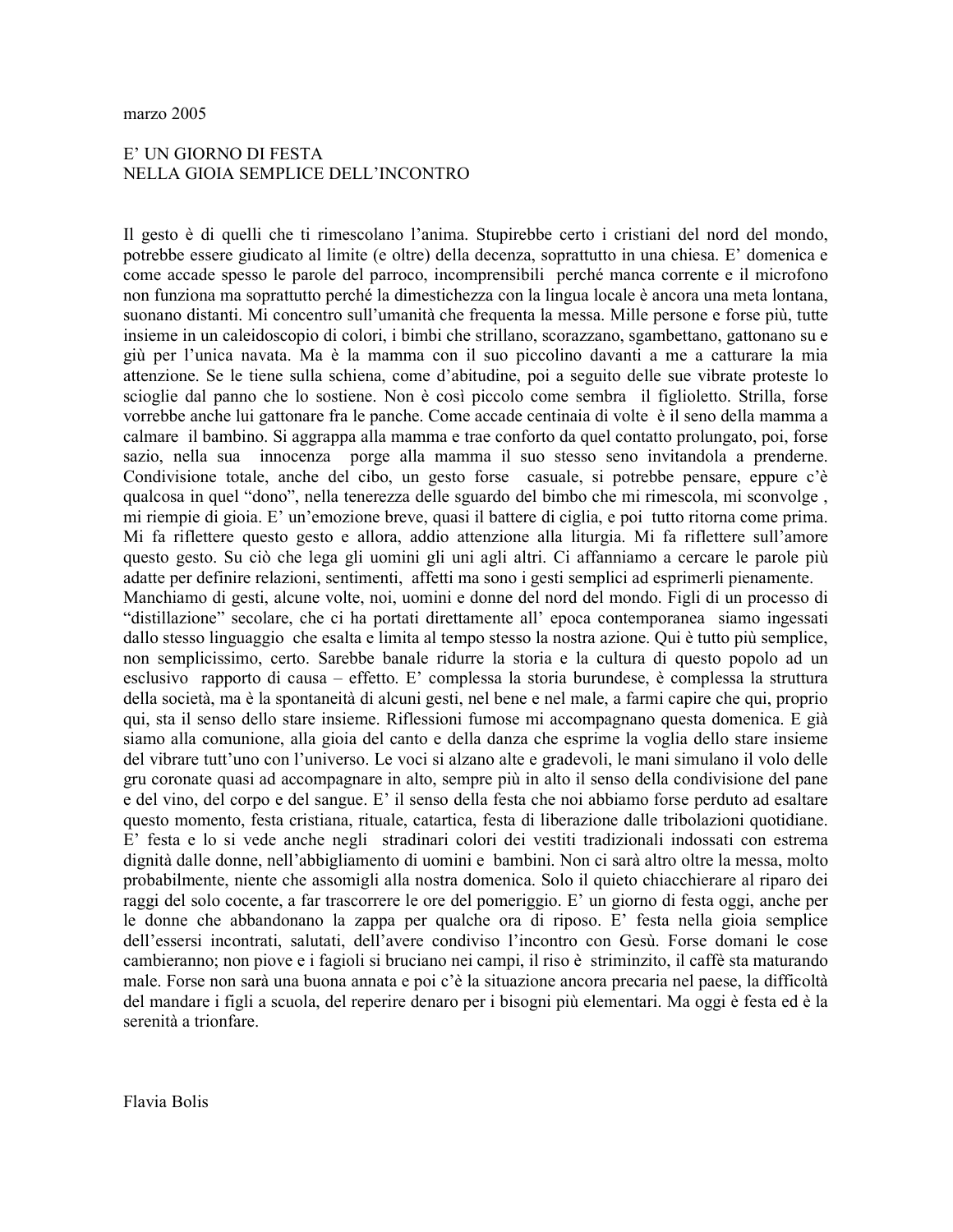## aprile 2005

# LE SUORE DI MADRE TERESA E I BAMBINI CHE LE MAMME NON RIESCONO A CRESCERE

Era piccola, un chilo e ottocento grammi o giù di lì, le mani strette a pugno a cercare di tenere salda la vita. Consolata l'avevano chiamata le suore di Madre Teresa di Calcutta che a Kirundo, città nel nord del Burundi, hanno una casa aperta, tra l'altro, ai più piccoli che rimangono soli.

Consolata da chi e per che cosa?

Ha "tenuto duro" per oltre un mese; le manine sempre serrate a voler vincere la propria corsa per la vita.

Se n'è andata nel pomeriggio di un martedì qualsiasi, il 22 marzo. Consolata non ha avuto nemmeno la consolazione di essere accompagnata come si deve al cimitero. Era tardi, quasi sera, nessuna macchina disponibile per percorrere i tre chilometri che separano la casa delle suore al campo santo. E allora la corsa frettolosa, a piedi, dei lavoratori della casa di accoglienza prima che facesse notte, sempre carica di pericoli in Burundi. Una scatola di cartone a fare da bara (non ci sono soldi da sprecare e non si troverebbe neppure un falegname disposto a lavorare fuori orario) una croce di legno, spoglia spoglia, e qualche piccolo fiore reciso in fretta nel giardino. Se n'è andata Consolata, il cui nome, riflettendoci, è però forse un simbolo grandissimo. Consolata fra le braccia del Padre e della Madre celeste, lei, la cui mamma è morta nel darla alla luce e il cui papà si è affrettato a "scaricarla" alle suore, ancora sporca di placenta, mescolata ad escrementi e sangue, con il cordone ombelicale legato alla meglio con un filo di nailon strappato dai sacchi di fagioli e mais che il Programma Alimentare mondiale distribuisce in questi mesi di carestia. Povero padre, forse avrebbe voluto tenerla, ma ci sono altri bimbi e lui è solo ed è la fame nel nord del paese.

Consolata per un mese ha lottato, lo sguardo triste, a volte spento, la fontanella cerebrale sempre troppo bassa rispetto alla norma, qualche volta il respiro affannoso, poi la febbre, la dissenteria, l'epilogo.

Se n'è andata Consolata, il suo lettino è rimasto vuoto solo per poche ore. A rimpiazzarla, il giorno dopo non uno ma ben tre bambini, nati solo ventiguattro ore prima. Tre piccole vite affidate ancora una volta alle suore nella speranza di salvarli. Ventiquattro mesi da trascorrere con le suore e poi il reinserimento in famiglia, non sempre felice, non sempre a buon fine.

All'età di due anni i piccoli dovrebbero fare rientro nelle famiglie, ma in due anni la situazione cambia; il padre spesso ha un'altra donna che non vuole il piccolo, oppure che lo accoglie e non se ne occupa. E' così in Africa. Il meccanismo sociale è decisamente complesso e ciò che per noi è scontato da queste parti non lo è.

E così la regola dei due anni non è più una regola, i bimbi spesso tornano, malnutriti, sofferenti, e allora rimangono e la famiglia delle suore si allarga sempre più.

Salvati dalla morte e poi condannati alla solitudine affettiva? In qualche modo questo è vero, ma come si fa a dare l'amore di una mamma quando una suora sola, Antonia, indiana, simpatia da vendere nel suo buffo italiano imparato a Napoli durante il suo servizio nel nostro Paese, si occupa praticamente contemporaneamente di centoquindici bambini? Il tempo è appena sufficiente per verificare lo stato di salute e per una breve ma intensa carezza.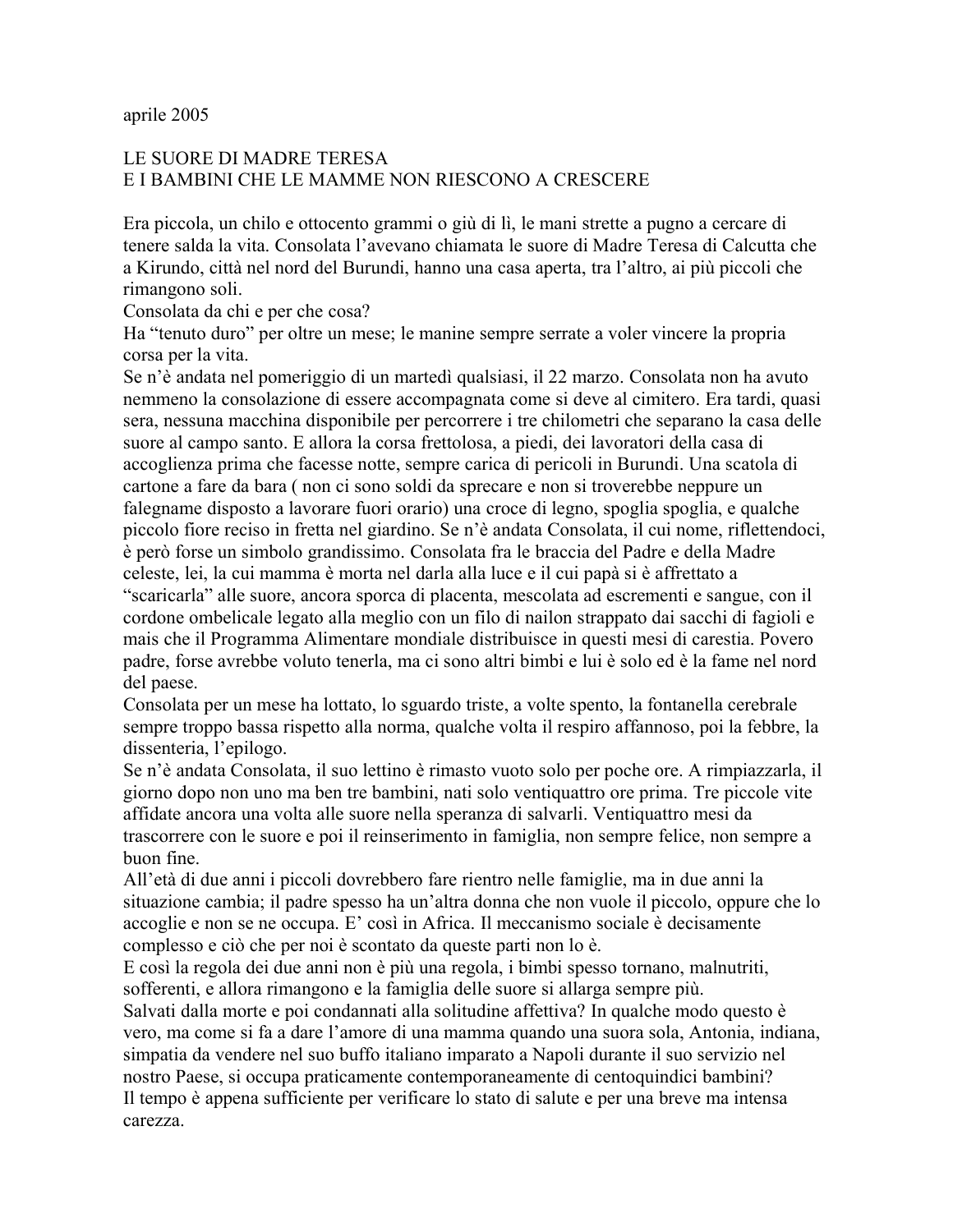Case di accoglienza di questo tipo, dicono, non ce n'erano in Burundi, prima della guerra. La rete di solidarietà familiare pur imperfetta, in qualche modo funzionava. Ora non più. Ma ora queste case sono una realtà e non bastano a far fronte al bisogno. Quanti sono i bimbi che vengono abbandonati nell'Imihana (la savana in lingua locale), gettati nei buchi delle latrine, per incoscienza, per disperazione, per il bisogno istintivo di conservazione? Bisogna ricominciare da zero, ricostruire, ricominciare a dialogare, offrire possibilità concrete e reali per un futuro dignitoso, assistenza sanitaria alle partorienti, sostegno alla crescita e molto altro ancora. Ma tutto questo Consolata, la sua mamma e il suo papà non l'hanno avuto e sicuramente neppure immaginato.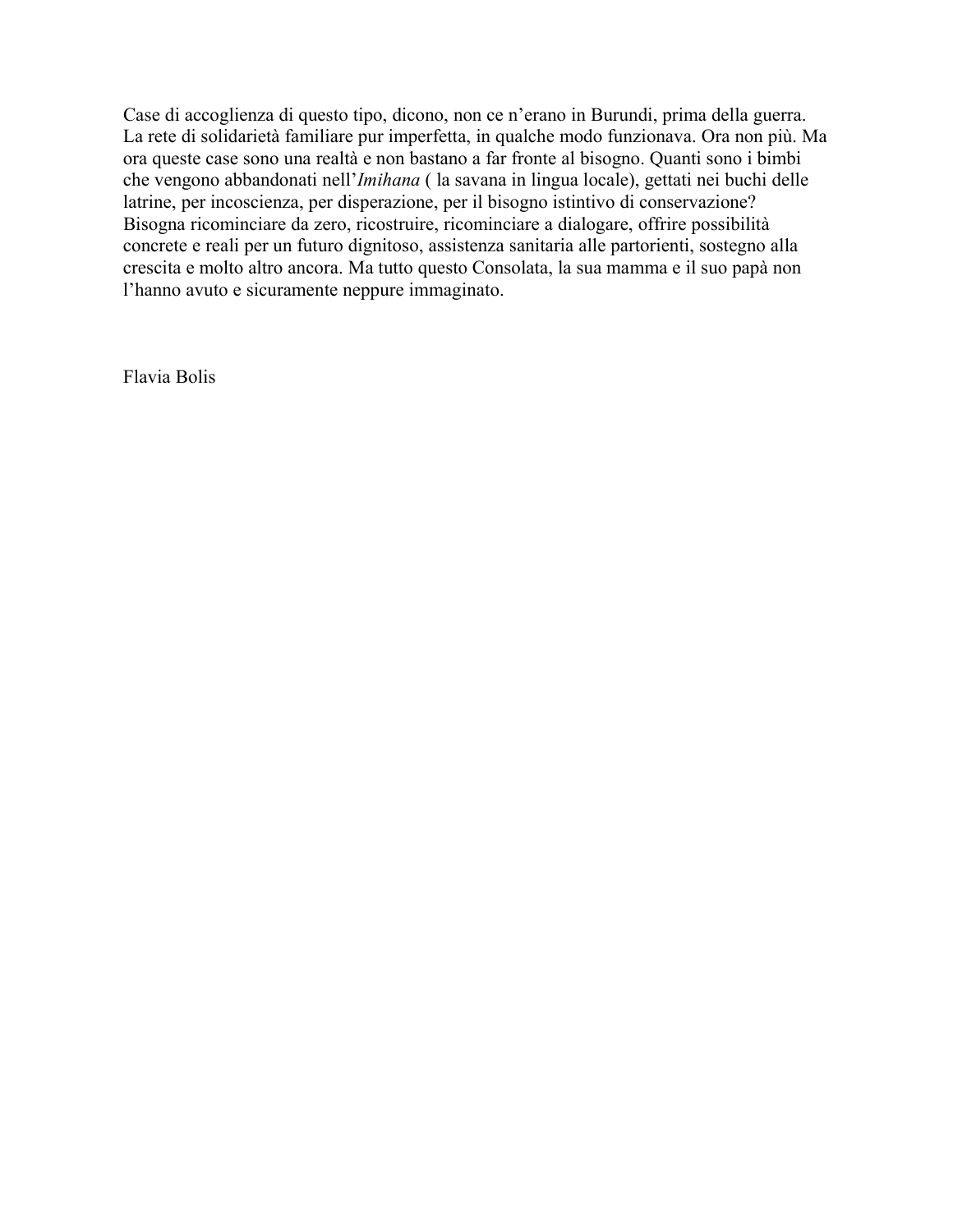## maggio 2005 CI SARA' MAI PACE IN QUESTO SCAMPOLO DI AFRICA?

Sono in movimento. Ruandesi varcano i confini del Burundi per i mille sentieri che si snodano sul confine. Burundesi lasciano il paese e raggiungono il vicino Ruanda, in qualche caso l'Uganda, per le stesse strade. Non si tratta di spostamenti sporadici; non è un vero e proprio esodo ma centinaia di famiglia riprendono la via dell'esilio. Un fenomeno da tenere presente per tutto quanto rappresenta. I ruandesi cercano scampo dai processi a coloro che hanno partecipato al genocidio. Colpevoli, innocenti? Chi lo sa? Di certo si sa che oggi in Ruanda basta un nulla per essere accusato di avere partecipato al genocidio. Basta una semplice denuncia di un singolo cittadino. Ma i motivi di questa azione spesso sono infinitamente più banali dell'orribile accusa. Certo il genocidio c'è stato ma non si può liquidare tutto così. E allora gli hutu ruandesi riprendono la via della fuga, raggiungono gli stessi luoghi che li hanno accolti undici anni fa. Vicino a noi, nella parrocchia di Murehe dove operano tre preti italiani, di cui uno bresciano, don Lucio Cedri, sono già un migliaio. Hanno raggiunto la zona alla spicciolata ma ora sono molti, nessun tipo di assistenza. I governi, burundese e ruandese, si sono incontrati per decidere che fare. Intanto uomini donne e bambini dormono nei campi, nemmeno una tenda sulla testa, vivono del poco che trovano, La missione delle Nazioni Unite attende le decisioni dei due governi per intervenire e lo stesso fa l'Alto commissariato per i rifugiati. Intanto aumenta il rischio di malattie, epidemie, della rottura di un delicato equilibrio di vita. In Burundi la situazione non è florida. Le piogge sono state scarsissime, e il raccolto di fagioli compromesso, nemmeno per il caffè sarà un anno buonissimo. La scarsità della merce fa lievitare i prezzi e un chilo di fagioli è arrivato a 500 franchi burundesi, l'equivalente di una giornata di lavoro per chi ha la fortuna di lavorare. L'arrivo di questi gruppi di ruandesi rischia di far saltare tutto.

Ma anche i burundesi, intere famiglie lasciano il loro paese; è la paura del futuro a spingere a questa decisione. Sono tutsi, in questo caso, a prendere la strada dell'esilio, si dice, per andare a ingrossare le fila di gruppi armati che si starebbero organizzando in Ruanda e Uganda. La realtà non è quindi tranquilla. Nella provincia di Cibitoke, sul confine, ci sarebbero 4000 ruandesi pronti a tutto; in Congo una fazione hutu si starebbe compattando per essere pronta all'intervento. E' dunque una pace… armata quella del Burundi, mentre anche in Ruanda la situazione non è semplice. La questione etnica ritorna quindi a prevalere, mentre il presidente burundese ha spuntato ancora qualche mese per il governo di transizione. La prima tornata delle elezioni che si è svolta il tre giugno ha visto la vittoria degli ex ribelli del CNDD- FDD.La nuova presidenza dovrebbe insediarsi, dopo le elezioni entro il 19 agosto. Ma intanto in qualche provincia è necessario rivoltare, troppe le cose che non tornano. Si racconta di elettori che si sono presentati in possesso di uan scheda elettorale già votata. Luci ed ombre. Ancora una volta la realtà burundese vive in maniera anomala il processo di pacificazione. Ci sarà mai pace in questo scampolo di Africa? Gli intrecci sono troppo forti; per offrire stabilità sarebbe necessario trovare una soluzione possibile per tutta la zona dei Grandi laghi. Ma gli esperti e non solo dicono che questa esperienza non sarà facilmente percorribile. E allora si tampona. Ai vertici che si tengono fuori dal Paese tutti parlano di pace salvo poi fomentare la destabilizzazione attraverso il consolidamento dei gruppi armati dislocati proprio sui confini. Pronti ad intervenire al minimo segnale e allora sarebbe un'altra catastrofe che coinvolgerebbe nuovamente l'intera regione. In questi ultimi giorni i responsabili di Burundi e Ruanda hanno deciso sulla sorte dei rifugiati saranno considerati illegali. In alcune one nel nord del paese pare che camion dell'esercito ruandese abbiano caricato tutti per riportarli in patria. Quale sarà la loro sorte?

In Burundi speranza e timore si alternano negli animi della gente ma la realtà è che molti burundesi oggi sono totalmente dipendenti dagli aiuti internazionali, sono diventati miserabili, hanno perso la propria dignità. Ma certo è più facile offrire riso, fagioli, olio piuttosto che impegnarsi per rendere la gente consapevole dei propri diritti e doveri. Oggi in Burundi si fa a gara fra chi è più furbo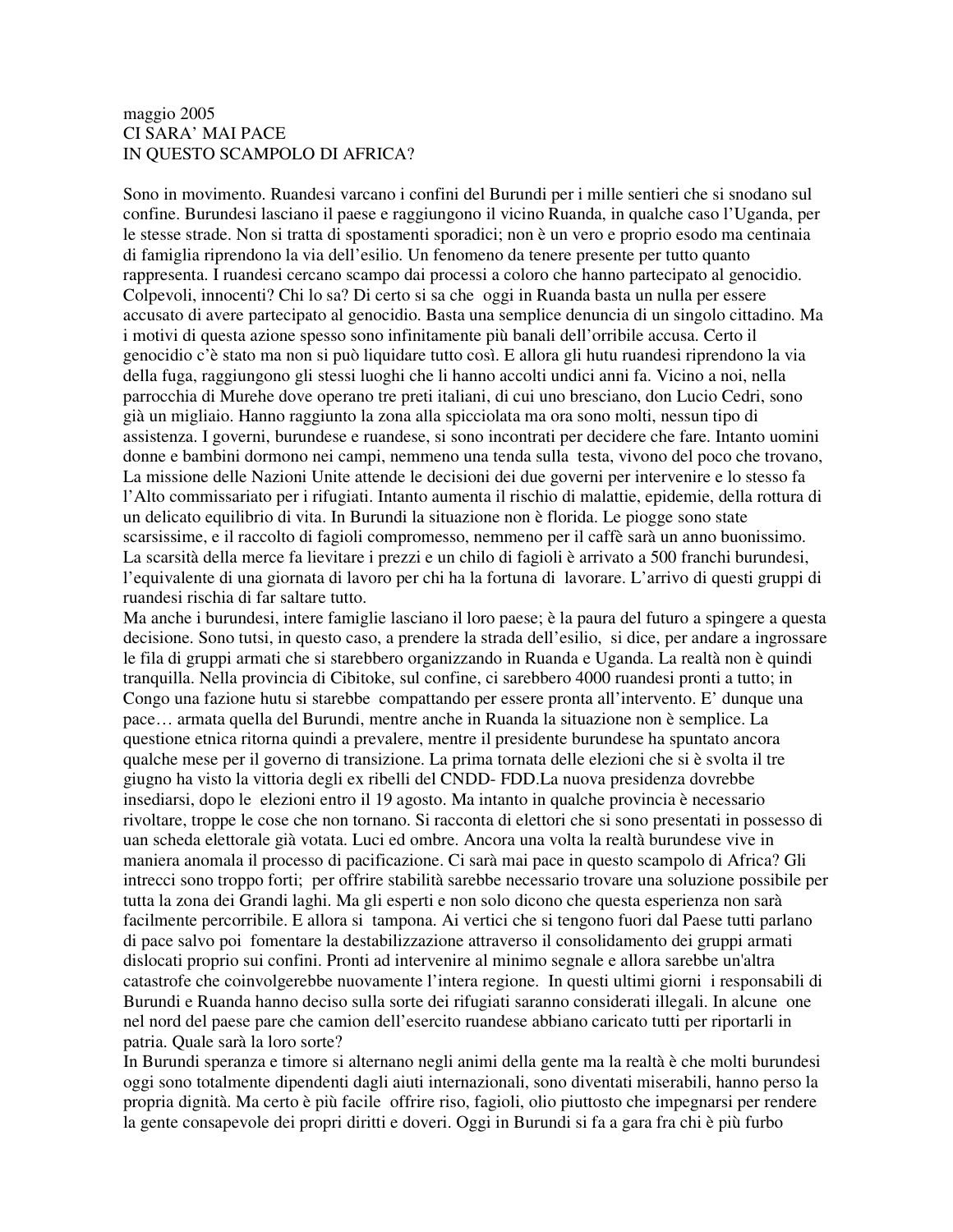nell'accaparrarsi le razioni che poi, spesso, vengono rivendute ai commercianti che re- immettono sul mercato l'olio donato dagli Stati Uniti, i fagioli messi a disposizione dal Programma Alimentare mondiale, beni già acquistati dalle organizzazioni internazionali dagli stessi commercianti. Vendono due volte la stessa merce quelli che manovrano il mercato in Burundi. Ecco perché in questo staterello oggi è possibile fare denaro a più non posso. Centinaia di europei e americani sono nel paese in cerca di nuovi affari e ancora una volta la maggior parte dei burundesi sarà esclusa da ogni possibilità. Storia vecchia, storia nuova ma ciò che è vero è che la forbice si allarga sempre più. Nel mese di maggio siamo scesi in capitale per alcuni impegni. Ospiti dei missionari saveriani nel quartiere di Kamenge. Verso le dieci di sera, poco prima di andare a letto una, due sventagliate di mitra e poi il silenzio. Di nuovo calma assoluta. Nessuno di noi apparentemente preoccupato più di tanto. E' questo il dramma, ci stiamo forse abituando a tutto? Eppure quei colpi erano indirizzati contro qualcuno. Ladro, innocente, ribelle? Ma bisogna pur andare avanti nella normale anormalità della violenza, guardare al futuro senza farsi intimorire, nemmeno da una raffica di mitra. Anestetizzare il cuore, fermare il sussulto che faceva nei primi tempi. Consapevoli che fuori qualcuno forse ha perso la vita o sta soffrendo ma altrettanto consapevoli che solo rimanendo coi nervi saldi sarà possibile essere di vero aiuto alla gente. Ma questi colpi cui nessuno pare avere fatto caso, nel chiarore di una notte di luna piena rimbombano nella testa. Martellano, interrogano, scavano l'anima.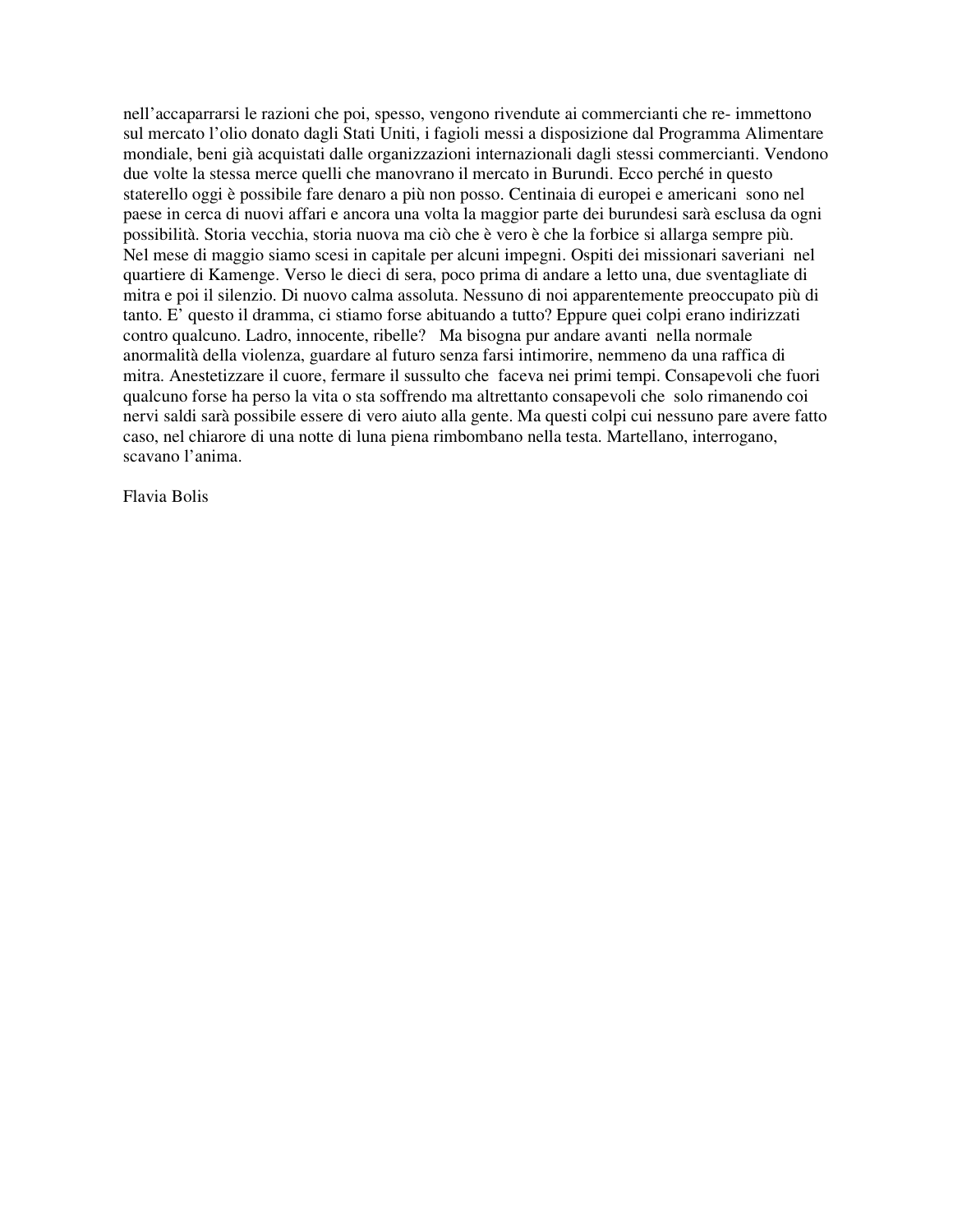### luglio 2005 NON E' CHIEDENDO LA CANCELLAZIONE DEL DEBITO CHE SI RISOLVE IL PROBLEMA DEL BURUNDI

Un esempio da proporre. Non hanno dubbi gli osservatori dell'Unione Africana e quelli dell'Unione Europea a proposito delle elezioni che si sono tenute in Burundi. Tutto regolare e, pur con qualche inevitabile scivolone, tutto tranquillo; tutti hanno partecipato con entusiasmo, e, ciò che forse più conta, tutti, pare, hanno accettato il responso delle urne. A stravincere gli ex ribelli del CNDD-FDD. Una vittoria schiacciante a "scapito" degli altri gruppi organizzati che pure fanno riferimento all'etnia hutu. Agli altri, ai rappresentanti dell'etnia tusti, viene assegnata una quota minoritaria, anche se rilevante, garantita costituzionalmente. La rappresentanza oggi vede una redistribuzione maggiormente omogenea, ci sono le premesse per un futuro di pace e democrazia. Ad agosto il Parlamento sceglierà il nuovo presidente e con questo ultimo atto prenderà avvio una nuova esperienza. Durerà? Sono in molti a propendere per il sì, moltissimi a sperarlo. Un governo stabile dovrebbe essere in grado di fornire nuove opportunità a patto che i nuovi rappresentanti delle istituzioni non facciano propri i vizi di coloro che li hanno preceduti. Durerà? Ce lo auguriamo di cuore. Il Burundi ha bisogno di stabilità, di un minimo di tranquillità per cercare di rimettersi in piedi, per cercare di rimettere in piedi una società di fatto distrutta. Sono i giorni della speranza, come ce ne furono dodici anni fa. L'auspicio è che non abbia a ripetersi quanto accaduto il 21 ottobre 1993 quando furono le armi a riprendere il potere. I presupposti sono certo diversi, la presenza dei caschi blu in qualche misura può rappresentare una garanzia, ma… C'è sempre un ma in questo paese dove tutto può improvvisamente diventare il contrario di tutto, dove convivono in contrasto stridente realtà diversissime fra loro. C'è un ma! In questi giorni di speranza non mancano episodi violenti, a danno di singoli e famiglie. Vendette trasversali? Resa dei conti prima che tutto sia reso troppo difficile da un sistema di controllo più capillare? Segnali che in qualche modo contraddicono un risultato più che evidente? La cautela, è sempre d'obbligo. Anche perché l'Africa è l'Africa. E non è una frase fatta. Mancano a molti paesi di questo continente, unitamente a moltissime altre cose, le basi politiche per dare omogeneità al governo degli stati. Noi, uomini del "primo mondo" siamo spesso portati a pensare ai governanti di queste nuove democrazie immaginando modelli simili a quelli che abbiamo imparato a riconoscere. Nulla di più sbagliato. Nonostante stage all'estero, la frequenza ad università straniere, assistiamo ad una prevalenza del modus operandi tradizionale, legato alla propria famiglia, al proprio clan in maniera ossessiva. Tutto questo succede anche in Europa, in Italia, si potrebbe obiettare. In parte è vero ma ciò che sorprende e la "voracità" con la quale molti uomini burundesi che hanno responsabilità politiche assimilano il potere. Ci si potrebbe soffermare a lungo in un'analisi antropologica che potrebbe porgerci una chiave di lettura di questa "fame" atavica. Ciò che balza all'occhio immediatamente è la percezione che ancora una volta si è voluto imporre, in tempi probabilmente troppo corti, un modello non condivisibile culturalmente. La decolonizzazione ha segnato di fatto un'accelerazione spaventosa di processi complessi e mai accettati fino in fondo neppure in epoca coloniale. Ecco perché in Africa la cautela è d'obbligo, ecco perché in Burundi speriamo ma siamo attenti a cogliere qualsiasi segnale. Non possiamo vivere di sospetti e di paure ma i sospetti e le paure sono ancora appannaggio della quotidianità di molti, nonostante le immagini gioiose e colorate della lunghe file di persone in attesa ai seggi elettorali. Troppo hanno visto e sofferto le persone in questi dodici anni e i più vecchi troppo hanno visto e sofferto nel 1972, nel 1988 quando numerosi massacri furono perpetrati in molto zone del Paese con l'obiettivo di stroncare la crescita di una classe sociale. Sperano certo i giovani, sperano certo i meno giovani ma guardano anche con disincanto alla realtà. Oggi il Paese ha bisogno di rimedi urgenti, l'inflazione è altissima, il lavoro scarso gli stipendi fermi da anni, la scuola va a strappi la sanità fa acqua da tutte le parti. E' ancora l'economia di sussistenza a fare da padrona. Il debito estero è altissimo ma non è chiedendo la cancellazione del debito che si risolve il problema. Servono interventi seri, una nuova politica sociale a livello globale, l'assunzione di nuove responsabilità. Sarà in grado il nuovo presidente di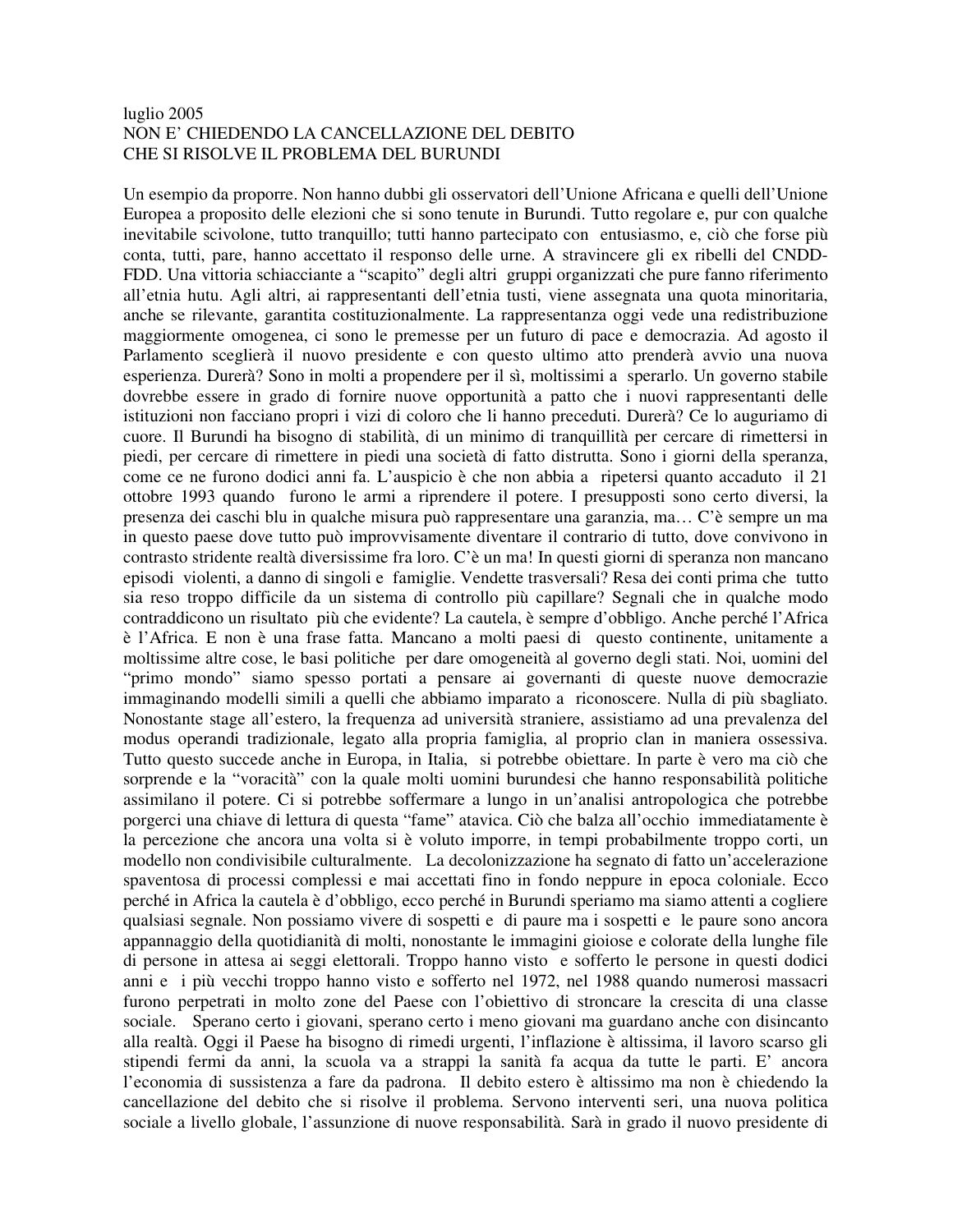opporsi alle inevitabili pressioni che giungoneranno da più parti? Sarà in grado di traghettare il suo paese fuori dalle secche di una crisi spaventosa quando il potere economico è nella mani di alcune famiglie e solo di alcune famiglie? Saprà il governo non cedere alle lusinghe dei soliti incantatori? Sapranno gli uomini chiamati ad amministrare la giustizia essere veramente giusti? Sapranno e vorranno tutti conservare la pace come presupposto primo per un nuovo ordine? Sparisce ancora la gente in città, scompare semplicemente dai quartieri. Anche in questi giorni. Ci auguriamo che sia solo un colpo di coda di un serpente ferito a morte.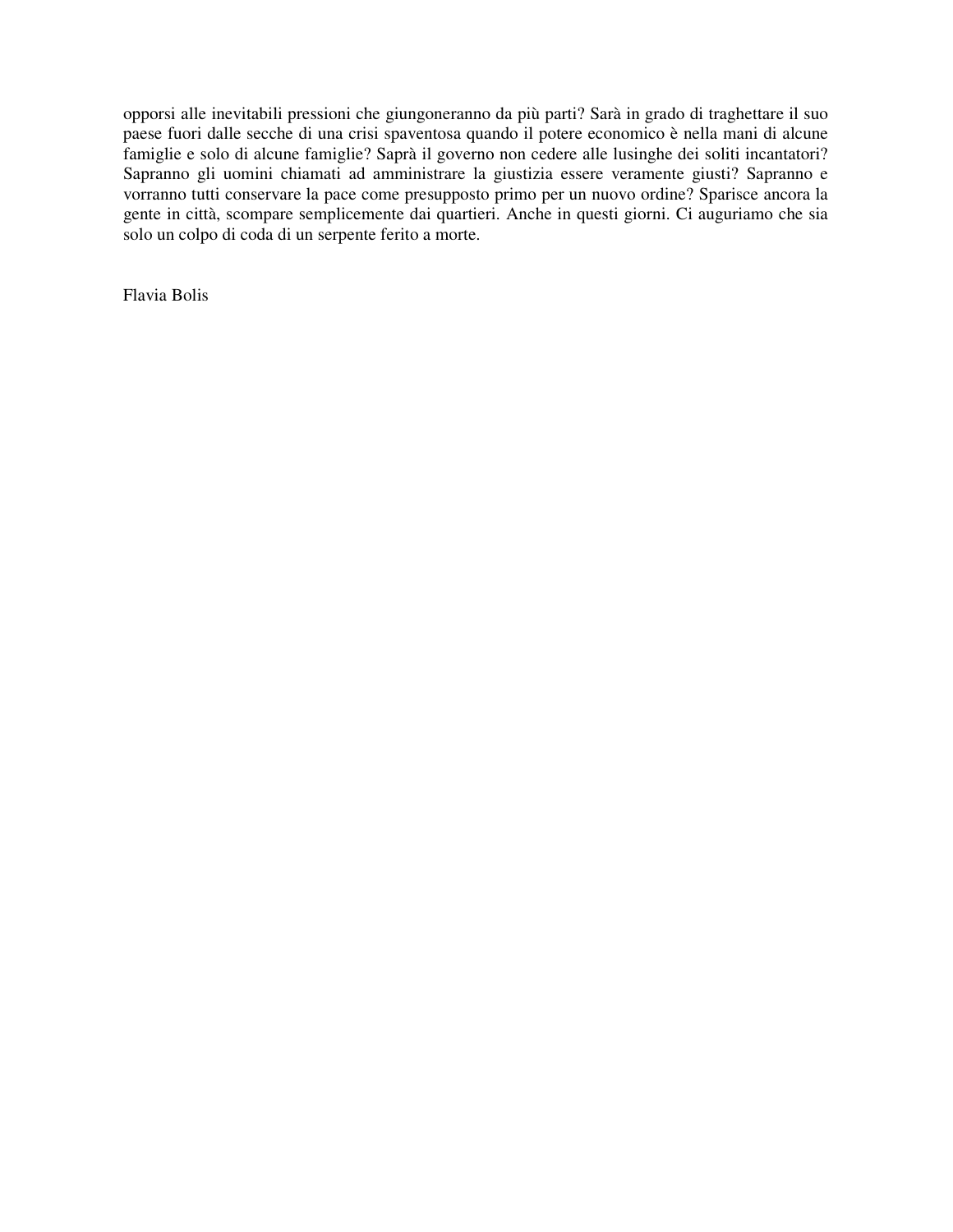## IL BURURNDI VOLTA PAGINA?

Si fatica ad emergere dallo stordimento. Le luci violente colpiscono gli occhi gonfi di sonno, pieni di immaginari granelli di sabbia. Tre e mezza del mattino, ora italiana. Una hostess propina la prima colazione. Siamo gia da qualche ora in terra d'Africa, tra poco si atterra a Nairobi, ultima tappa prima dell'arrivo a Bujumbura, a casa.

Si torna, arrivederci Italia.

Finalmente l'ultimo decollo e poi, un' ora dopo o poco più, lo sforzo tutto teso a scorgere qualche panorama familiare. Nuvole e poi nuvole. Solo all'ultimo, quando siamo a poche centinaia di metri da terra, è la savana gialla che circonda la pista a farsi vedere.

Siamo a terra, siamo a casa. A casa, un affermazione impegnativa eppure per noi questa oggi è la nostra casa.

Lontani lo spazio di una vacanza, eppure pare di non essere mai partiti, eppure qualcosa è cambiato. Già, anche in Burundi le cose cambiano. Gente per le strade, molta. C'è attesa nel Paese per l'insediamento del nuovo presidente. Si volta pagina in questo Paese.

Una nuova strada oggi è possibile. Hanno vinto gli uomini nascosti per anni nelle foreste, i ribelli, uomini che hanno risposto con violenza alla violenza. Ma ogni guerra si porta dietro il suo cammino di orrori, quel che è importante è riuscire a voltare pagina.

C'è attesa nel Paese, i prossimi mesi saranno decisivi per scoprire se il nuovo sarà veramente nuovo oppure solo la sbiadita fotocopia del vecchio. Bisogna cambiare, bisogna intervenire in ogni settore: scuola, sanità, pubblico impiego….

I prossimi mesi dicono gli esperti, e per esperti non si intendono i soliti "titolati" ma gli uomini e le donne che hanno deciso di accompagnare ogni giorno il popolo burundese, saranno veramente cruciali e ci auguriamo per il bene di tutti che i nuovi governanti siano all'altezza delle aspettative. La gente vive come prima, con il proprio niente, ma si nota, negli occhi, una sorta di serenità ritrovata, una nuova fiducia nel futuro, Non mancano i problemi, le situazioni limite ma da sole queste non riescono a far dire che nulla è cambiato. E' ritornata la speranza e con essa una ventata di freschezza.

Domenica. C'è gente sulle strade, tanta, tantissima gente, con la voglia di stare insieme, di ritrovarsi di fare gruppo. Le donne paiono avere fatto a gara per ritrovare il colore dell'allegria anche attraverso i panni sgargianti che si drappeggiano con semplice eleganza.

Domenica, giorno di festa, solo quarantotto ore dopo l'imponente cerimonia d'insediamento di Pierre Nkurunziza alla carica di presidente del Burundi. Lui quarant'anni, ribelle della prima ora, comandante del gruppo FDD-CNDD, ha giurato fedeltà alla Repubblica davanti a una cinquantina di delegazioni ufficiali, impegnandosi davanti al mondo in nome del proprio paese. Numerosi sono i cortei con la bandiera del partito di maggioranza che ha portato Nkurunziza al potere. La calma pare regnare sul Paese, forse anche grazie alla capillare presenza dei militari della missione di pace delle Nazioni Unite. Ritorsioni? Sicuramente qualcuna. Vendette? certamente. Episodi di violenza? Qua e là. Ma il bilancio è decisamente positivo. Ora bisogna mettere mano con serietà al quotidiano, ai bisogni di ogni giorno. Ad un sistema economico che strangola i più deboli, all'erosione dell'inflazione, al bisogno di istruzione. L'anno scolastico, il cui inizio è in calendario per il 5 settembre quasi sicuramente non inizierà regolarmente. Gli insegnati reclamano stipendi più dignitosi, un professore guadagna in un mese circa trenta euro, e soprattutto i mensili arretrati. A questo primo problema, ma non solo, è chiamato a dare risposte il governo Nkurunziza. Un primo forte banco di prova c'è da augurarsi che alle promesse a parole seguano i fatti.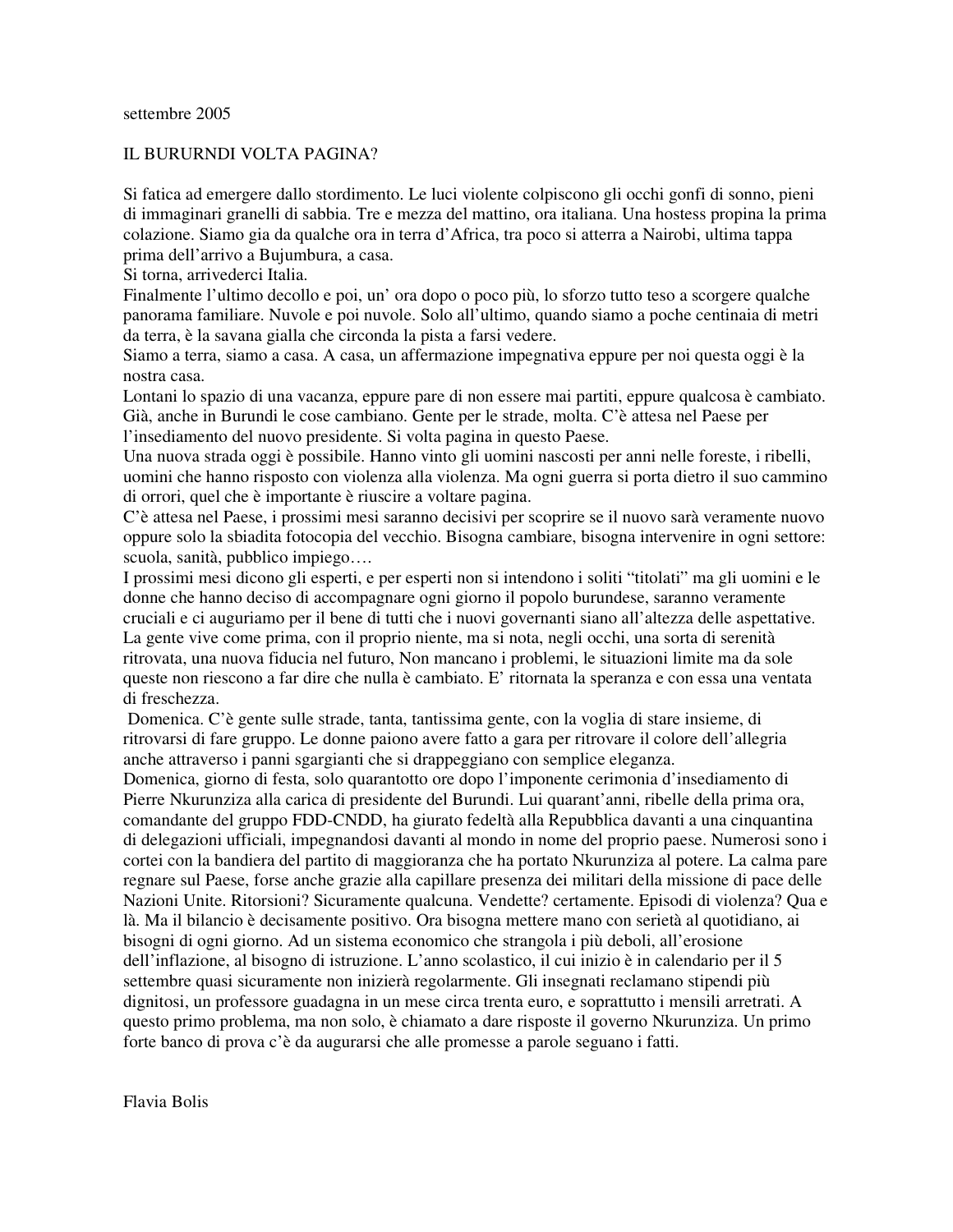#### BURUNDI: DOPO LA GUERRA IL BANDITISMO. LA STRADA DELLA PACE E' SEMPRE IN SALITA

L'abbiamo avuto. Il nostro battesimo del fuoco. Mancava alla nostra esperienza, mancava a Gasura. Lunedì 19 settembre, ore 20.15. Una sera normale; il motore del gruppo elettrogeno ronfa sornione. Ancora una volta, da giorni, manca l'energia elettrica. Alle 21 andremo a spegnere, per ora ci godiamo il nostro paio d'ore di luce serale.

Uno sparo spezza il consueto coro di rumori notturni, forse una cosa sporadica, un altro dopo neppure cinque secondi. La faccenda si fa seria. Il nostro guardiano, armato di arco e frecce, accorre. "Attaccano, attaccano". Queste le parole ripetute in una concitazione ossessiva. Il tempo di spegnere le luci, di calzare velocemente le scarpe, di recuperare la nostra piccola Bernadette che dorme il sonno dei giusti nel nostro grande letto. Tutti stretti in un piccolo corridoio il più lontano possibile dalle finestre ascoltiamo i colpi che si fanno sempre più vicini e ripetuti, i vetri rimandano i bagliori rossastri degli spari. Poi la campana della chiesa comincia a suonare a distesa e i guardiani della missione, compreso il nostro, cominciano con i loro richiami e urla in un linguaggio a noi incomprensibile, probabilmente lo stesso da tempo immemorabile. Bernadette si sveglia e non capisce perché sta al buio con mamma e papà oltre a Nilo, un amico italiano che ci ha raggiunti, addossata ad un muro. Incomincia a lamentarsi. Cerchiamo di tranquillizzarla dicendo che qualcuno sta facendo lo stupido con i petardi. Ancora colpi decine e poi, dopo una quindicina di minuti, il silenzio. Chiamiamo il guardiano a gran voce. Forse se ne sono andati, ci dice. Ci facciamo coraggio infiliamo una tutina a Bernadette e armati di lampade e lanterne mettiamo il naso fuori per raggiungere la casa dei padri saveriani. Prima chiediamo conto della situazione dalle suore polacche che da un mese ci hanno raggiunto per gestire il centro di salute. Tutto bene ci rispondono. Ci incamminiamo e vediamo alcune sagome che ci vengono incontro sono militari della postazione che sta a qualche chilometro richiamati dal fuoco di fila di cui siamo stati oggetto. State in casa, dai padri, ci dicono mentre "noi bonifichiamo la zona". Passa un po' di tempo e poi ci chiamano. Tutto tranquillo ora, possiamo rientrare. Non resta altro che spegnere il motore e infilarsi a letto, per questa notte possiamo dormire fra due guanciali. Chi erano? Quasi certamente banditi. Probabilmente non contavano sulla pronta reazione dei nostri guardiani. La faccenda ci fa capire che non siamo al sicuro. Finita la guerra ora ci troviamo a dover affrontare il banditismo. Sono molte le bande sparse nel Paese. Sbandati, ex militari, gente che ha deciso di tentare di guadagnare così, armati fino a denti, impazzano su e giù per le colline. Mete preferite missioni, parrocchie, luoghi dove è probabile poter raccattare denaro, orologi, telefonini. Questa volta è toccato a noi anche se il gruppo è rimasto a bocca asciutta. Lo schema d'attacco è sempre lo stesso, collaudato. Si muovono sempre alla stessa ora quando sanno che le comunità sono in casa, ancora a tavola a fare quattro chiacchiere alla fine di una giornata di lavoro. Lasciano la macchina a qualche chilometro e si addentrano a piedi nei bananeti e fra le piante di caffè. Poi attaccano. Sparano con mitra e fucili, qualche volta rincarano la dose con alcune granate. E a qual punto non resta che aprire la porta e consegnare il tutto, sperando che nessuno di loro abbia il "grilletto facile".

La situazione in Burundi rimane quindi insicura anche se il nuovo governo sta facendo passi avanti.

Il neo presidente Nkurunziza con il suo governo sta lavorando alacremente anche nella ricerca di aiuti che possano far uscire il Paese da una situazione ancora pesante. Ma come sempre ogni medaglia ha il suo rovescio. L'Africa e il Burundi, come tutti gli stati del continente, devono sottostare a logiche che si rifanno ancora alla politica di potenza esercitata da stati terzi del tutto estranei alla realtà africana. Si tratta ora di valutare e vedere con quanta intelligenza il presidente e il suo governo sapranno mediare riuscendo a fare gli interessi della propria gente. Non basta infatti, ad esempio, togliere la tassa di iscrizione alla scuola primaria per consentire realmente a tutti l'accesso all'alfabetizzazione. Il governo è insediato da una manciata di giorni e già le prove cui è sottoposto sono molte. Il presidente è partito per gli Stati Uniti il giorno 13 settembre, probabilmente per battere cassa. Potrebbe suscitare discussioni il fatto, ma la possibilità di ricostruzione passa anche da lì. Ebbene la sera stessa Bujumbura è sottoposta ad un bombardamento, quasi certamente da parte degli uomini di Agaton Rwasa leader dei ribelli dell'FNL che ad oggi non hanno deciso di abbandonare totalmente la lotta armata. Non si sa se a caso o volutamente oggetto dei colpi è la rotonda che regola uno dei crocevia d'accesso alla città pomposamente denominata anni fa Piazza delle Nazioni Unite e recentemente oggetto di sistemazione anche, forse, in omaggio alla missione di pace Onu presente nel paese. Forse.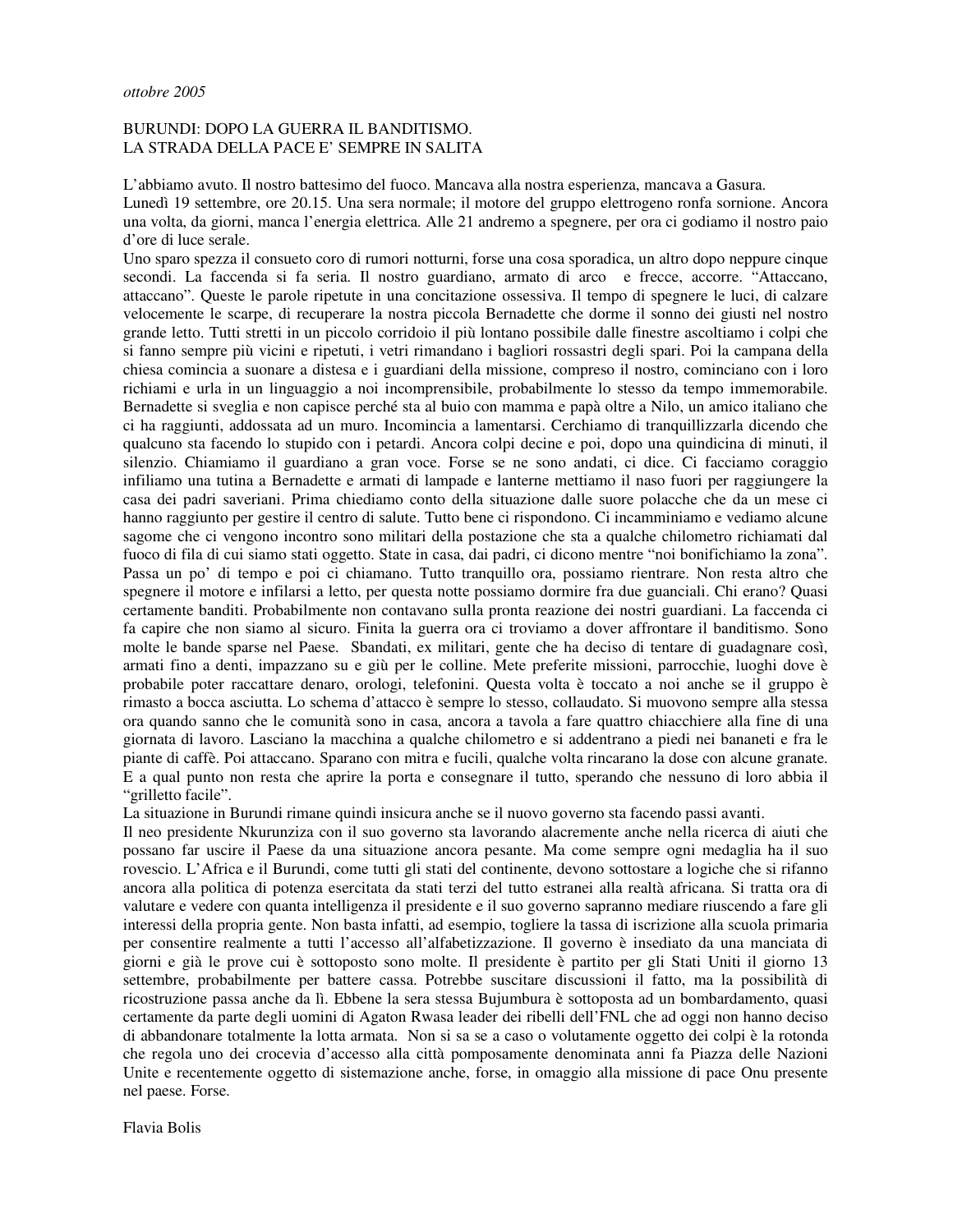## IN CERCA DI LEGALITA'

Favola metropolitana o realtà? La faccenda è così insolita, per il Burundi ma anche altre realtà, tanto da portare dritti al confine fra fantasia e realtà. L'arcano verte su alcune azioni del neo presidente Pierre Nkurunziza che, a detta di molti, si aggirerebbe in incognito nelle città, mescolandosi alla gente comune nei mercati per sentire… il polso del suo paese.

L'ultima sortita, in ordine di tempo, sarebbe avvenuta a Ngozi, importante città nel nord del paese, nel mese di ottobre. Il passaparola, quasi certamente, avrà aggiunto qualcosa rispetto all' andamento dell'eventuale visita in incognito del presidente. I fatti ci vengono riferiti di terza o quarta mano ma la fonte pare affidabile.

Pierre Nkurunziza, occhiali scuri e cappello si aggira nel mercato di Ngozi, come sempre affollatissimo, passeggia tranquillo chiedendo prezzi delle merci, soffermandosi fra la gente ascoltando i discorsi degli uni e degli altri. In particolare un uomo pare attrarre la sua attenzione, un uomo che parla con un altro con fare accigliato. Il primo lamenta delle solite ingiustizie, l'ultima subita in ordine di tempo quella relativa all'ammissione di uno dei figli alla scuola. In sostanza il direttore chiede al padre una piccola tangente affinché il figlio possa essere ammesso.

Il Presidente si fa attento, chiede chiarimenti all'uomo e si offre di aiutarlo. Si reca alla scuola con il genitore e il figlio, spiega al direttore che è disponibile ad aiutare la famiglia offrendo il giorno stesso la metà della somma richiesta e impegnandosi a versare il resto il giorno successivo. Il direttore accetta e a quel punto, Nkurunziza toglie occhiali e cappello facendosi riconoscere, con le relative conseguenze.

Verità, fantasia? Ancora non è dato di sapere quale delle due opzioni sia reale ma quel che conta è che queste vicende narrate danno da un lato fiducia alla gente e dall'altro spingono alla cautela quanti fino ad oggi hanno fatto delle vessazioni il proprio stile di vita. I problemi, certamente non si possono risolvere in questo modo ma ogni piccolo segnale, in questo momento è di stragrande importanza. Bisogna in ogni caso incominciare ad introdurre una nuova cultura relativa alla legalità in questo paese ma è altresì necessario offrire trattamenti salariali equi, maggiori garanzie per i lavoratori.

E' certo difficile pensare al classico colpo di spugna che consente di ricominciare daccapo se si pensa che proprio in questi giorni moltissimi burundesi, istruiti e non, interpretano come segno di cattivo auspicio il susseguirsi di scosse di terremoto che da decine di giorni fanno tremare la terra burundese. Nell'ottobre 1993 (alla vigilia dell'assassinio del presidente Melchior Ndadaye) successe lo stesso, mormorano i burundesi che rincarano la dose dicendo che anche l'arrivo tanto ritardato delle piogge è segno di grandi imminenti sventure. Ancora una volta la superstizione legata ad alcune vicende realmente accadute pare in grado di insinuarsi nella mente di questo popolo che ancora forse non riesce a credere appieno a nuove opportunità.

E' pur vero che i problemi non mancano per tutti ma per qualcuno sono veramente molti. Centinaia di famiglie che vivono sulle colline che circondano Bujumbura stanno vivendo giorni amari. Entro il 30 ottobre i ribelli dell FNL guidati da Agaton Rwasa, l'unica fazione a non avere sottoscritto l'accordo si pace, avrebbero dovuto deporre le armi. Scaduto l'ultimatum dato dal Governo senza che vi sia stato alcun segnale di resa ora si passa alle vie di fatto. La gente delle colline accusata di collaborare con i ribelli (in realtà costretta dalle loro vessazioni ad offrire cibo, denaro e riparo) sarà raggruppata in campi di raccolta a metà montagna, asserragliata come già capitato in passato in luoghi inospitali, senza acqua, senza nulla.

L'FNL, l'ultimo gruppo ribelle ancora operativo obbliga la gente delle colline a supportarlo, il Governo si rifà sulla gente. A pagare il prezzo più alto, ancora una volta, sono i più deboli, l'ultimo anello della catena.